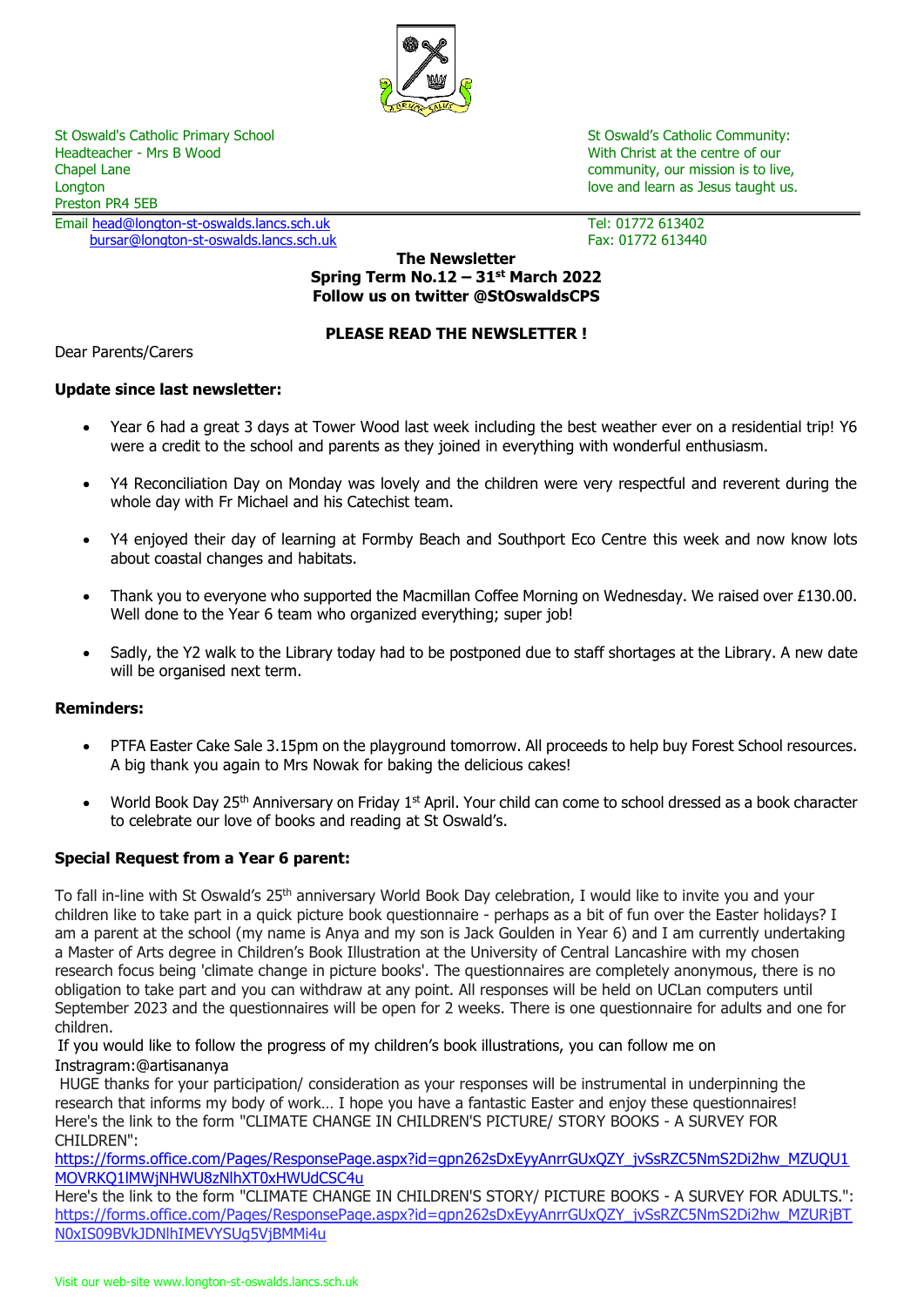### **Coming up in the first part of the Summer term:**

# **School Meal Promotion – St Georges Day Lunch:**

Our next school meal promotion will be held on **Thursday 21st April**. The menu is: Pork Meatballs & Pasta with Tomato Sauce & Garlic Bread or Veggie Sausage in a Bun with Potato Wedges & Beans followed by Dragon's Doughnut with Apple Slices. If your child does not normally have school meals, but would like to have a school lunch on 21st April please complete the attached slip and return to school no later than Wednesday 20<sup>th</sup> April. Payment of £2.35 should be made in advance through ParentPay, our on-line payment system. Thank you.

- **Friday 29th April – PTFA EGM meeting at 6.30pm. Come and join the PTFA team to talk about Fundraising and to mark the launch of the PTFA under charitable status. Tea/Coffee and biscuits will be served.**
- **Friday 6th May – Reception Sports Day 2.15pm Parents are invited to come along and spectate. Let's hope for sunshine!**
- **Monday 9th-Thursday 12th May – Y6 End of Key Stage 2 Tests**
- **Friday 13th May – Sculpture Workshop for Y6 all day. A brilliant opportunity to work with a sculpture all day!**
- **Tuesday 24th May – Class photographs to be taken.**
- **Tuesday 24th May- Sports Day for Y1 2.15pm. Parents can come along to spectate.**
- **Thursday 26th May – Sports Day for Y2 2.15pm. Parents can come along to spectate.**

# **School Meal Menus – Summer / Autumn 2022:**

The new school meal menus have arrived and your child should have brought a copy home today. The menu will start on Week 3 (orange) from Monday 25<sup>th</sup> April and continue to follow the weekly menu cycle which is colour coded on the bottom of the menu.

## **Community News:**

- Baby and you Messy Play free event organised by Lancashire County Council at West Paddock Neighbourhood Centre on Thursday 7<sup>th</sup> April 10am - 11.30am.
- Variety Show organised by the Red Cross on Friday 29<sup>th</sup> April at St Andrew's Church, Longton 7.30pm. All monies raised go to the DEC Ukraine Humanitarian Appeal.
- Tiger Tiger Easter Special at the British Commercial Vehicle Museum on Thursday  $7<sup>th</sup>$  and Friday 8<sup>th</sup> April.

Please see flyers attached for further information.

## **Easter Week Services and Masses at St Oswald's:**

**Reconciliation Service with Confession.** St Oswald's: Saturday 9<sup>th</sup> April at 10am. **St Teresa's:** Tuesday 12 April at 6.30pm

**Holy Week 2022: St Oswald's** Palm Sunday: Vigil Mass Saturday 9<sup>th</sup> April at 5pm **Palm Sunday Mass:** Sunday 10<sup>th</sup> April at 8.30am **Holy Thursday 14thApril:** Mass of the Last Supper at 6.30pm. **Good Friday 15th April**: Passion Service at 3.00pm. **Holy Saturday 16th April:** Easter Vigil, 7.30pm. (No 5.00pm Mass) **Easter Sunday 17th April**: Mass at 8.30am

St Oswald's, St Mary Magdalen & St Teresa's website: **[https://www.catholic-penwortham-longton.co.uk](https://www.catholic-penwortham-longton.co.uk/)**